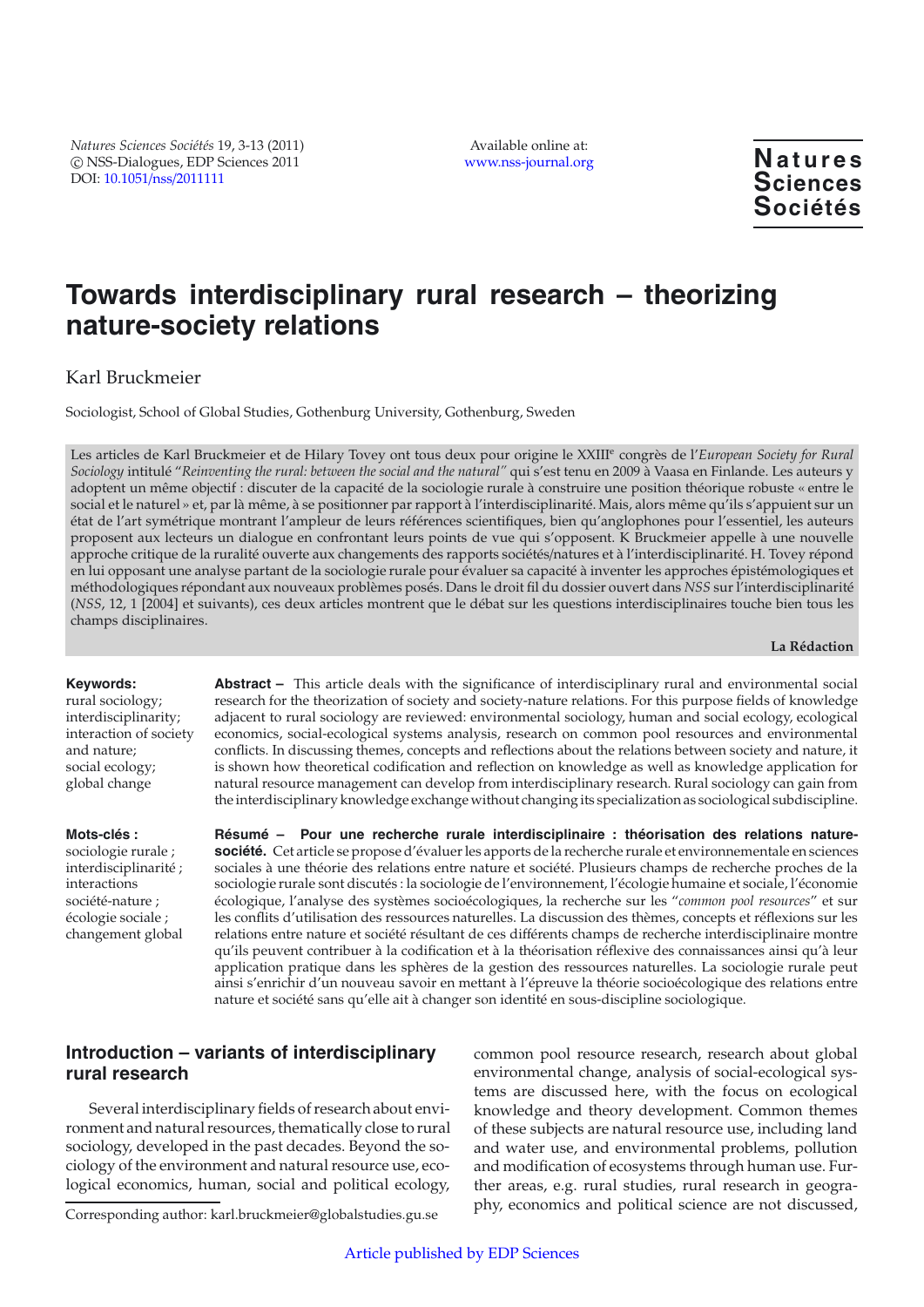assuming that the ones mentioned before are more interdisciplinary, influential and oriented to natural resource use. How a theory of nature-society relations develops from research in these areas is of interest here. Theoretical discourses, in rural sociology and in these fields, are less advanced than empirical research. Such "undertheorizing" is a justification for discussing the development of a theory of nature-society interaction and its implications for rural research<sup>1</sup>.

## **Interdisciplinary perspectives for nature-society interaction**

Interdisciplinarity is discussed in variants of multi-, inter- or transdisciplinarity. In the definition of Klein [\(1990\)](#page-9-0) it means the synthesis of two or more disciplines, establishing a new level of discourse and integration of knowledge. The discussion about interdisciplinarity and more recently about transdisciplinarity, where non-scientific knowledge is taken up in research (Nowotny *et al.*, [2001\)](#page-10-0), has not resulted in clear differentiations between disciplinary, pluri- or multidisciplinary, interdisciplinary, transdisciplinary and non-disciplinary knowledge. There are no sharp boundaries between scientific knowledge practices; these can rather be seen in a continuum of gradually varying practices of knowledge generation, integration, dissemination and application with many forms between the two extremes of disciplinarity and non-disciplinarity. The concepts remain vague, aims and forms of interdisciplinary research are manifold, need to be described from empirically based, historically specified typologies, as e.g. Jamison [\(2001\)](#page-9-1) tried for different knowledge regimes. Also the reference term "scientific disciplines" is vague, its main purpose being to define organizational boundaries of knowledge in academic knowledge production and dissemination. Interdisciplinarity was for a long time seen as development outside of and critical towards disciplinary specialization. This changed in recent years with the discussion about hybrid specialization (Dogan, [1996\)](#page-9-2) and interdisciplinary research becoming part of many disciplines and academic agendas. The conclusion that "established academic disciplines remain dynamic centers of knowledge production that are open to external developments even while insisting on internal standards" (Jacobs and Frickel, [2009,](#page-9-3) p. 60) can be doubted for several reasons. Interdisciplinarity is analyzed by Jacobs and Frickel only as that in academic research, with a vague and undifferentiated notion of interdisciplinarity and limited to universities in the USA. In the following discussion the term interdisciplinarity is used for different practices of knowledge production, exchange and integration that have in common a critical attitude towards specialization of disciplines and analysis of complex social and environmental problems.

# **Interdisciplinarity in environmental social sciences developing within disciplinary knowledge cultures**

### *Environmental sociology and sociology of natural resource use*

A large part of human influences and modifications of ecosystems or natural resources happens through agriculture, modifying ecosystems strongly (Millennium Ecosystem Assessment, [2005\)](#page-9-4). The forms and effects of such modifications of nature by man are not systematically investigated in rural sociology although environmental problems have gained attention there. Research about natural resources is the core theme in analyzing the interaction between nature and society across global, national and local scales; it is of relevance for rural sociology with the globalization of food production and trade that can be seen as part of this larger topic.

The sociology of natural resource use has other intellectual sources and traditions than environmental sociology, but the division is not strict (Buttel, [2002\)](#page-9-5). It may be seen as part of environmental sociology developing since the 1970s in Western countries with a variety of themes, approaches and methods. Catton and Dunlap [\(1980](#page-9-6)) formulated a still influential variant of environmental sociology that was also part of the renewal of human ecology in the 1970s. This sociology is critical towards the sociological tradition where nature and the physical environment are seen as separate from society. Knowledge about nature and the problems resulting from nature-society interaction seems self-evidently provided from physics, biology and ecology. However, the differentiation between natural and social sciences prevents a theoretically guided reconstruction of societal interaction with nature that was tried in recent decades only by few authors, e.g. Moscovici [\(1968\)](#page-10-1).

Catton and Dunlap argued for the inclusion in sociological analysis of physical, biological and ecological data. Among their further ideas the distinction between the Human Exemptionalism Paradigm (HEP) and the New Ecological Paradigm (NEP) or between anthropocentric and ecocentric perspectives is discussed until today, showing that academic knowledge is not isolated from normative knowledge and culturally specific views of nature, man and society. But also worldviews or paradigms are not sufficient to account for the interaction between society and nature in dealing only with their symbolic components.

<span id="page-1-0"></span><sup>1</sup> This paper was originally drafted as contribution to the 2009 European Society for Rural Sociology's conference in Vaasa, Finland, on "Reinventing the rural: between the social and the natural" – specifically to Theme 4, "The sciences of the rural".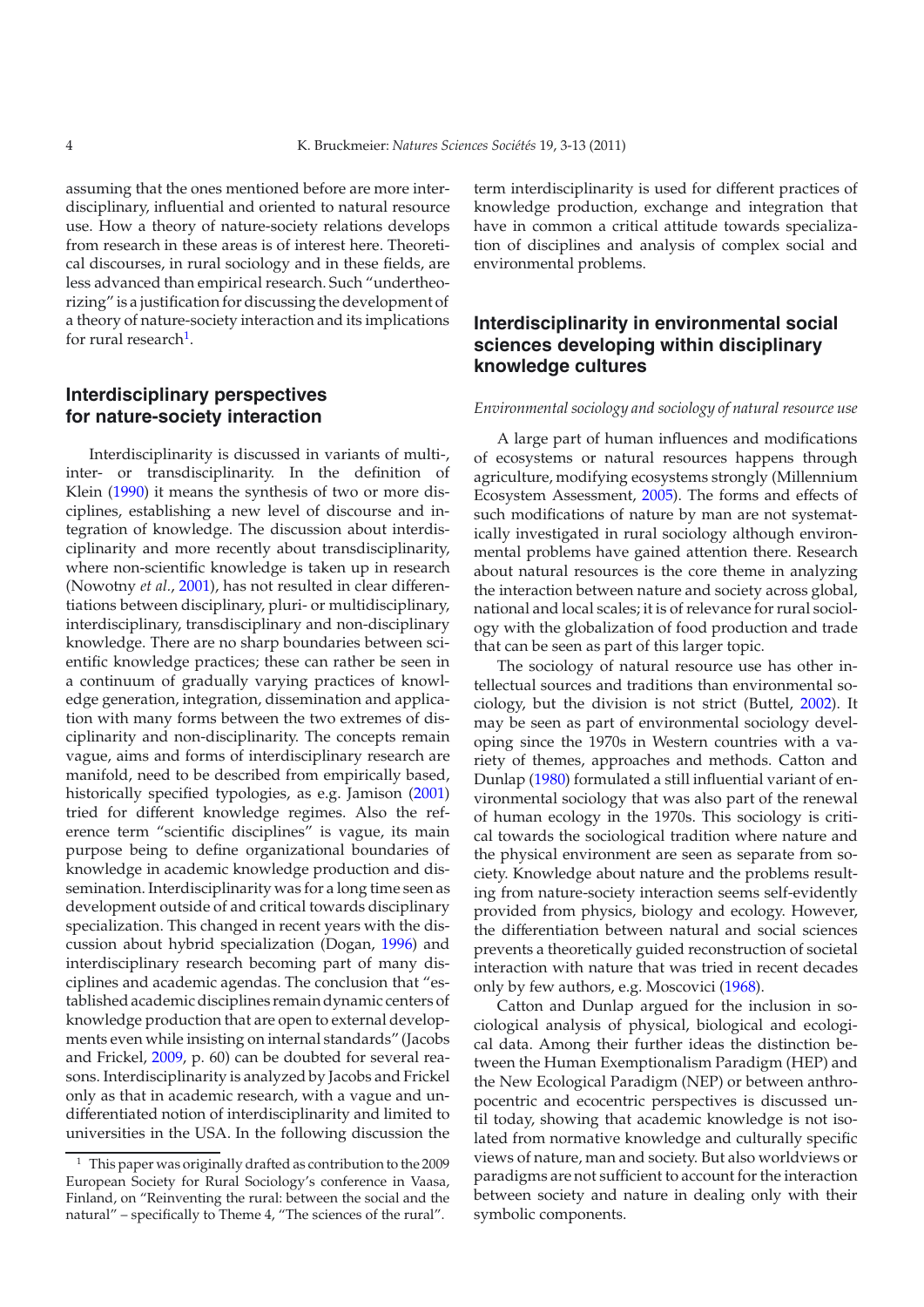Societal relations to nature vary historically with the structures of human societies and are not easy to grasp in sociological analyses of modern societies. These relations require critical, theoretically based analysis of the systems of society, economy and nature to identify their destructive (e.g. environmental disruption, alienation), integrative (e.g. traditional and new practices of sustainable resource use), and differentiating (e.g. manifold socio-cultural practices of natural resource use) components. Historical antecedents of a critical analysis of interaction of society and nature can be found in the discourses of critical theory and political economy from Marx's analysis of societal metabolism relating to Liebigs' theory of agriculture up to the renewal of political economy within human ecology and environmental sociology (Schnaiberg and Gould, [1994](#page-10-2)) and the present discourse of ecological Marxism (Foster, [1999\)](#page-9-7). Diagnoses that human society dominates nature or the other way round that it should be part of nature or following nature's lead, are more part of a problem than of a solution. They are too general and abstract to provide for adequate sociological answers to the present crisis in nature-society interaction. Most environmental movements see society as part of nature or ecosystems, which remains convincing and misleading simultaneously, suffering from a truncated analysis of society-nature interaction, as does the opposite HEP-perspective. Beyond the analysis of symbolic relations a critical analysis of material processes, resource flows and the global economic system or modern world system is required. Historical variations of coupled nature-society systems can be analyzed in terms of human labor, resource use and management, societal metabolism or matter and energy flows between social and ecosystems, and conflicts about the distribution and use of natural resources, to mention some of the core concepts in a theory of nature-society interaction. More recent environmental sociology (Mol, [2008\)](#page-9-8) comes closer to an analysis of socially organized material and energy flows, core processes of nature-society interaction. However, the theory of ecological modernization from which it is developing has, with all the changes since the 1980s, not developed a critical systems analysis of globalized capitalism of its own; it is still influenced by its earlier diagnoses of adaptation of environmental movements to dominant political and economic interests and has no detailed quantitative analysis of the resource flows it is discussing, as meanwhile found in the socio-ecological discourse.

"Societal relations to nature" (Becker and Jahn, [2005](#page-9-9) and [2006\)](#page-9-10) codify mans' historically varying interactions with nature in different societies as conflicting, integrative or differentiating, and include material-energetic and symbolic components in culturally varying interpretations of nature and man from philosophy of nature or philosophical anthropology to everyday views of world, nature and man. To integrate physical and ecological knowledge in sociological analysis as Catton and Dunlap demanded requires other conceptual and theoretical frameworks than theirs to show how the material and symbolic components are mediated and why the impression of separation has emerged (see below, social ecology).

The interaction between social factors of ownership, access and distribution of natural resources, with natural factors described e.g. as ecosystem functions and services, cannot be explained by way of empirical research only. In-depth analysis of the historically changing forms of unequal access, exchange and distribution of natural resources that result in resource overuse, poverty and hunger in historical and modern societies requires the integration of empirical and theoretical knowledge. When, why and how the non-intended consequences of agricultural resource use, hunger and deterioration of the natural resource base, have become permanent are questions in the environmental discourse in science and policy. The paradox formulated by Destutt de Tracy that "'in poor nations people are comfortable' whereas in rich nations 'they are generally poor"' (Sahlins, [1972,](#page-10-3) p. 2) still needs to be discussed further. Hunger and poverty are no longer episodic phenomena caused by inefficient agricultural practices or natural hazards that threaten a local society as a consequence of bad harvests and following famines. Rather they became a "syndrome of modernization" with its forms of unbalanced development of rural and urban, agricultural and industrial production. In European sociology certain historical cases of famines have been studied, in Ireland (Geary, [1997\)](#page-9-11) or Russia (Sorokin, [1975\)](#page-10-4) for example. The "permanent global famine" has been less studied; an integrated theory to replace the shortcut diagnoses of Malthusian and Neo-Malthusian thinking that hunger and overuse of natural resources result from rapid population growth, not from unequal appropriation, distribution and consumption of natural resources, is still lacking.

The relevance of environmental sociology for rural sociology, beyond the "twinning" of specialized research fields and combining data and results from research, can be that of driving the critical analysis of nature-society interaction further than in rural sociology (Walker, [2005\)](#page-10-5). That would require theoretical reflection on the problems touched upon here: unequal access to and distribution of natural resources, unequal exchange, the societal metabolism of matter and energy flows between nature and society. Some of these topics are discussed further in ecological economics.

#### *Ecological economics*

Ecological economics developed in critical relation to more conventional environmental economics. Its roots can be seen in critical institutional economics with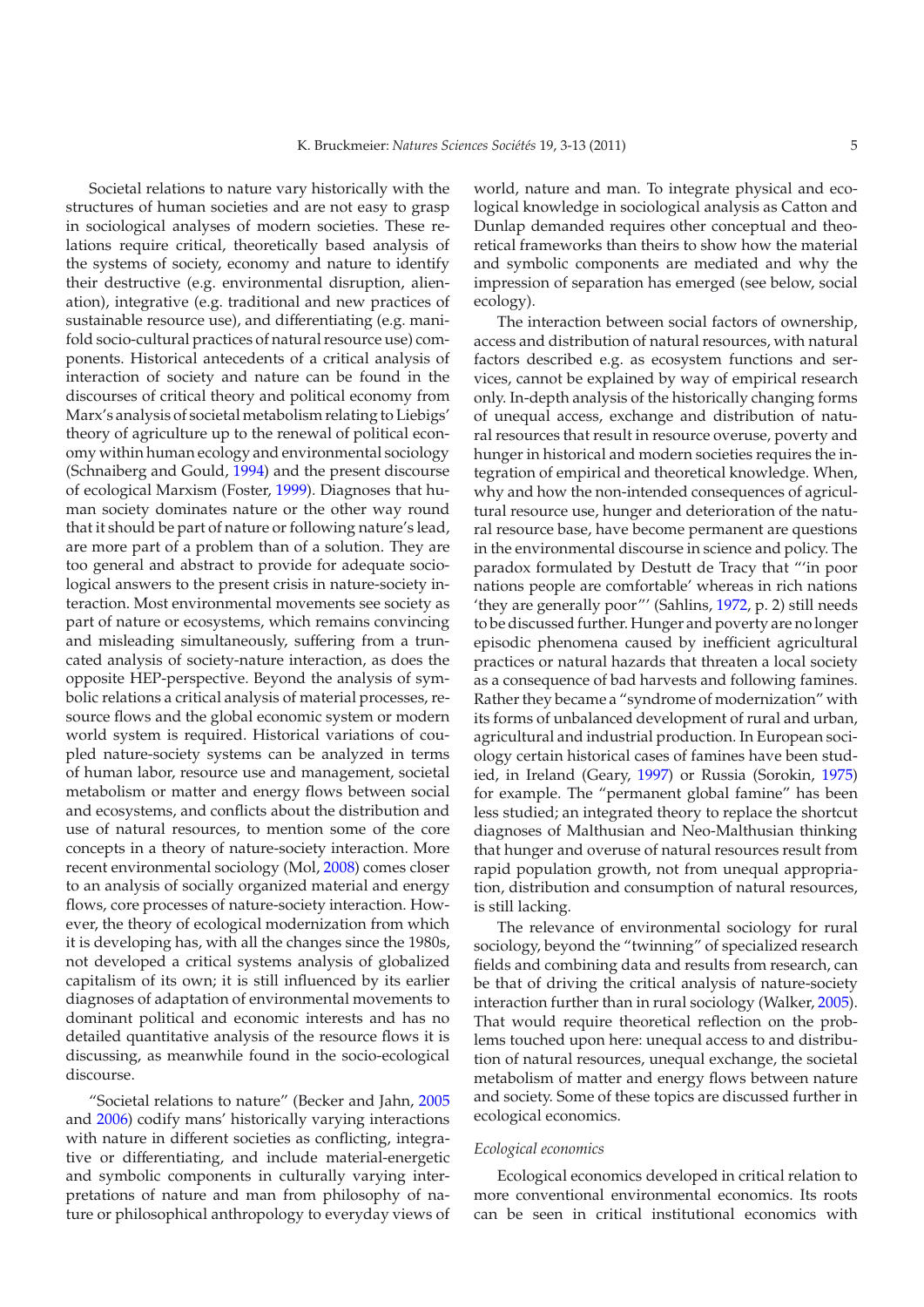Polanyi's [\(1944\)](#page-10-6) analysis of the "disembedding" of modern capitalist market economy, where the risk of social disintegration and environmental disruption was diagnosed, or Kapp's [\(1950](#page-9-12)) "Social costs of private enterprise", where environmental problems resulting from private property and market economy have been analyzed as negative external effects. In the second half of 20th century ecological economics emerged with the pioneering work of Georgescu-Roegen's [\(1971](#page-9-13)) thermodynamic analysis as knowledge base for resource use economics and Kenneth Bouldings [\(1993](#page-9-14)) analysis of the limits of resources with the "spaceship earth"-metaphor. Daly [\(1992\)](#page-9-15) developed further the older idea of "steady state" economy. Martinez-Alier [\(1995](#page-9-16) and [2004\)](#page-9-17) studied "ecological distribution conflicts" in the globalizing economy and the "environmentalism of the poor". This heterodox economic thinking is unified by an interest in "physical economy" and material- and energy flows. Ecological economics develops in parallel to the socioecological system analysis discussed below, analyzing societal metabolism and phenomena in the present global economy to identify possible transformation paths towards a more sustainable economy and society. The crisis in present society-nature interaction is described in recent debates in ecological economics with two critical concepts relevant for a theoretical reconstruction of naturesociety interaction: ecological distribution conflicts and unequal ecological exchange, the latter also discussed in critical environmental sociology.

The concept of ecological distribution conflicts has been introduced by Martinez-Alier [\(1995,](#page-9-16) p. 80), referring to "the social, spatial, and temporal asymmetries or inequalities in the use by people of environmental resources and services, i.e. in the depletion of natural resources (including the loss of biodiversity), and in the burdens of pollution" that evokes conflicts from local to global levels. His typology includes conflicts about extraction, transport, waste and pollution through global resource flows that reflect the older division of the global economy into periphery and centre as formulated in world system theory. To formulate preconditions for a new environmentally and socially balanced economy, Sachs' [\(2000\)](#page-10-7) analysis of people, markets and the state in mixed economies may be helpful. It supports a critical analysis of power and property relations in the international economy. Without clear theoretical aspirations this has been taken up in the debates about environmental justice. The analysis of conflicts related to unequal exchange becomes finally part of a critical theoretical analysis of the modern world system in its historical development (Wallerstein, [1974;](#page-10-8)Wolf, [1982](#page-10-9); Hornborg *et al.*, [2007](#page-9-18)).

Ecological unequal exchange implies a critical analysis of global resource flow, the "material throughput of the world-system" or its socio-economic metabolism, "the disproportionate utilization of ecological systems and externalization of negative environmental costs by developed countries", shifting environmental burdens to the least developed countries (LDCs). Large parts of the resources consumed today in Western countries are globally traded and imported. Asymmetric resource flow from extractive economies (LDCs) to productive economies (industrial countries) supports the positional advantage of the latter in appropriating large parts of global resources, especially energy resources (Rice, [2007\)](#page-10-10) [2](#page-3-0). Both concepts of ecological distribution conflicts and unequal exchange help to identify and systematically analyse spatial and social distortions in the global economy: unequal access to or appropriation of resources, unequal consumption of resources, consequences of differences between countries in the North and South in wealth and welfare in terms of gross domestic product or human development.

In ecological economics problems of natural resource use are studied from statistical data about monetary and resource flows between countries and economies. Resource flows can be analysed along the whole chain of extraction, production, distribution and consumption processes. The relevance of ecological economics for rural sociology can be seen in empirical and theoretical analyses of "systemic distortions" of the global economic exchange processes as highlighted in the phenomena of ecological distribution conflicts and unequal ecological exchange. The systemic nature of global resource flows is further analysed in social ecology.

# **Interdisciplinarity in environmental research across the boundaries of natural and social sciences – human, social and political ecology**

<span id="page-3-0"></span>The interdisciplinary subjects of human, social and political ecology are far from being unified and coherent in their use of knowledge from several natural and social sciences. They are less academically oriented and disciplinarily specialized, more problem centred than environmental sociology or ecological economics. Human ecology, reemerging internationally as critical interdisciplinary subject in the 1970s, studies the interrelations between man, society and nature in interdisciplinary perspectives and with a focus on environmental problems. Social ecology became known as a social movement linked with the eco-anarchism of Bookchin [\(2005\)](#page-9-19), but it

<sup>2</sup> "By importing natural resources and exporting sink capacity demand and environmental costs inhabitants of core countries can mistakenly perceive their lifestyles as sustainable, as their consumption rates are not highly linked to domestic environmental conditions [. . . ]. Conversely the rich-countryillusion effect implies that LDCs are to blame for failure to sustain their domestic natural capital" (Rice, *op. cit.*, p. 63).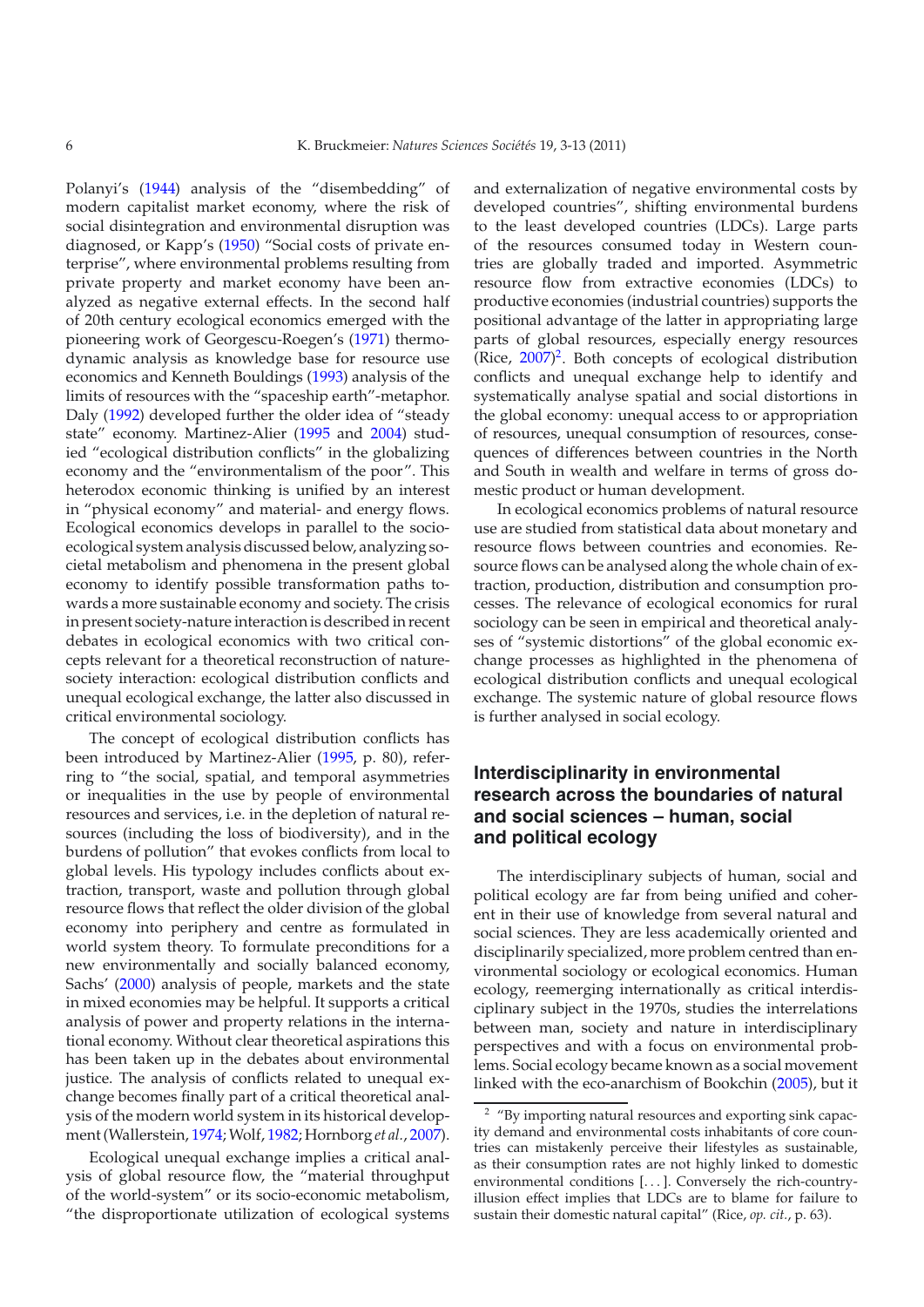is understood here differently: as a new interdisciplinary science of nature-society relations that unfolded in the past two decades in Germany (Becker *et al.*, [1992;](#page-9-20) Becker and Jahn, [2005](#page-9-9) and [2006](#page-9-10)) and Austria (Fischer-Kowalski and Haberl, [2007\)](#page-9-21). Political ecology is a multifaceted critical discourse about nature, society and power structures in resource use, with many different approaches (Forsyth, [2003;](#page-9-22) Robbins, [2004](#page-10-11)); it is partly linked to anthropological research about environmental problems, partly to the discourse of political economy and critical theory of modern society, partly to environmental history (Hornborg *et al.*, [2007](#page-9-18)) [3](#page-4-0). Escobar's [\(1999](#page-9-23)) constructivist political ecology can be used as an example to illustrate differences in theoretical construction of socio-ecological regimes in social ecology. In the latter the analysis of historical and distinctive features of the global economy or the modern world system is the critical reference, also when local resource use systems are studied. In Escobar's typology of organic, capitalist and techno-nature regimes the analysis of societal systems collapses, in spite of the aspiration to combine the cultural and the biological on constructivist grounds, into analytical or ideal type constructions to show empirical differences and variations of nature regimes. The theoretical construction of "societal relations to nature" in social ecology and concomitant concepts such as modes of production or socio-ecological regimes allow for systematic description of the historical systems of society interacting with nature.

### *"Societal relations to nature"*

Society's interaction with nature is described for modern societies in naturalistic, idealistic or technocratic diagnoses of an "environmental crisis". Against these Becker *et al.* [\(1992,](#page-9-20) 171f)<sup>[4](#page-4-1)</sup> develop a more complex description of present environmental problems:

- 1. "In crisis" are neither nature nor the environment, but the societal forms of material and symbolic interaction between nature and society in late modern capitalism, called "societal relations to nature".
- <span id="page-4-0"></span>2. Scientific, economic, political means for crisis management are part of the societal dynamics of that crisis in nature/society interaction and can also contribute to deepen the crisis; the "right" knowledge is difficult to find.
- <span id="page-4-1"></span>3. Societal agency with regard to the regulation of societal relations to nature is to be enlarged; it cannot be limited to symbolic, inner-societal forms of communication about nature in society, needs to encompass

all material and non-material components of the interacting society and nature.

4. Also prior and other social problems in modern capitalism become included in the global crisis (global division of labor, social, political and military power, social, ethnic and gender-specific forms of discrimination and social exclusion etc.).

### *Material and energy flows in analyses of social-ecological systems*

The diagnosis of a global crisis in the interaction between nature and society can be analyzed further with the concepts of societal metabolism, including the flow of materials and energy in social-ecological systems. Social-ecological systems as connected systems of society and nature in historically varying forms can be described through their socio-ecological regimes (SER), a broader concept than that of modes of production. Such regime description (following Fischer-Kowalski, [2007\)](#page-9-28) shows the problems that come up with system transformation. An SER can be described by its "metabolic profile" (system of energy and materials use measured per capita of human population); a certain pattern of use and change of nature/environment: land-use, resource exploitation, pollution, effects for biological evolution (colonization of nature); a resource management system with the help of infrastructures (transport and communication systems) and specific technologies (in agricultural, industrial production); by its specific economic and political/governance institutions (market order, national and international political systems); and/or by its pattern of demographic reproduction, structuring of human life time and labor/employment structure. Between the different components of an SER (its socioeconomic system and its natural environment) positive and/or negative feedbacks are possible.

The relevance of human and social ecology for rural sociology with its theory-bound research can be seen in in-depth quantitative and qualitative analyses of flows of materials and energy and of ecological distribution conflicts linked to the unequal flows. The flows are not bound to rural areas although most of the resources exchanged originate there. Global flow analysis shows globalization of food production as part of an overarching system in historically specific forms of societal metabolism and socio-ecological regimes. However, the different conceptual components of nature-society interaction in the dispersed fields of environmental sociology, ecological economics, human, social and political ecology are not integrated. A first step was the seminal study of Debeir *et al.* [\(1986\)](#page-9-29) to develop a critical interdisciplinary concept of energy system through historical analysis. Whether further interdisciplinary fields of research contribute to developing a theoretical analysis of societal relations to nature needs to be discussed further.

In a more detailed discussion of the political ecology discourse variants should be included e.g. from the French regulation school, from Lipietz [\(2003](#page-9-24)), interdisciplinary approaches to integrate ecology and political economy (Enzensberger [1973](#page-9-25); Bahro, [1978](#page-9-26)), or recent combinations of political ecology and environmental history (Hornborg *et al.*, *op. cit.*).

See also Becker and Brand [\(1996,](#page-9-27) 121ff).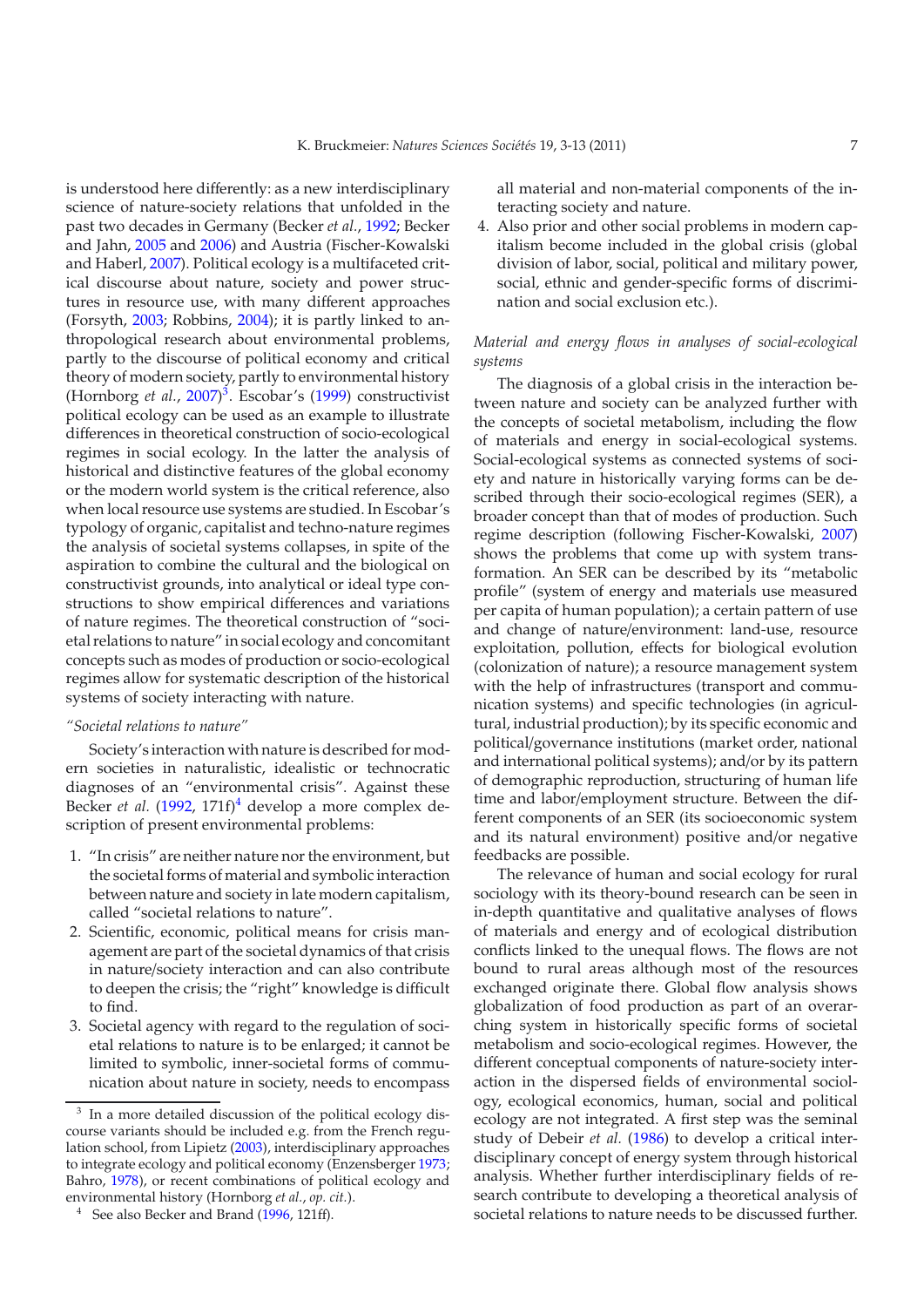So far no ecological research about ecosystems and their change through human resource use has been touched. This can be done in looking at transdisciplinary fields of research.

# **Transdisciplinary fields for the study of nature-society interaction**

The environmental research unfolding under transdisciplinary perspectives, e.g. in "sustainability science" converges with common pool resource research and SESanalysis that develop from applied ecological and interdisciplinary research.

#### **Common pool resource research**

Common pool resource research developed from controversial debates about the "tragedy of the commons" (Hardin, [1968\)](#page-9-30), especially in the work of Elinor Ostrom and her co-researchers. Common pool resources are of many different kinds, not limited to natural resources. They are difficult to deal with, at least in economic analysis, where they appear as combining components of public and private goods, with problems in attributing ownership rights to such resources that are analyzed in local case studies, mainly in rural areas and resources in agriculture, forestry and fisheries. The local knowledge of resource users is of interest here. How it connects with scientific knowledge is seen as a main methodological and epistemological problem in the emergent transdisciplinary research.

In contrast to the subject areas discussed above those discussed here are characterized by skepticism about theory and oriented towards empirical research. Their theoretical concepts develop from empirical research (Ostrom, [2009](#page-10-12)) in a similar way to grounded theory. The local specificity of knowledge and manifold social practices shows the variety of natural resource use in the modern world system. As the classical study by Wolf [\(1982\)](#page-10-9) has demonstrated paradigmatically, the macroscopic perspective of the theory of the modern world system needs to be complemented by a microscopic analysis to show the local, socio-cultural and ecological variations of resource use practices that maintain the global system.

Ostrom has on several occasions summarized and synthesized the research about common pool resources. Also the limits of such research in dealing with the complexity of resource use systems have been critically discussed (Agrawal, [2003\)](#page-9-31), approaching the analysis of large scale and global systems. Becker and Ostrom [\(1995](#page-9-32)) summarized the preconditions of success for local resource management systems that suffice as criteria of sustainability: creation of social capital (trust, networks, cooperation) and cultural capital (maintaining or renewing traditional resource use practices); improvement of rights,

power and qualification of resource users; access to markets, capital, investment by local users; improvement of risk management and limiting risks (precaution). The conclusions about sustainable solutions of resource use by Ostrom [\(2009\)](#page-10-12) and Acheson [\(2006\)](#page-9-33) are: standardized or panacea solutions to resource use problems are not possible and property rights alone do not create solutions that can be generalized. Neither private nor state nor common property forms seem sufficient to identify paths of sustainable resource management. Their arguments support calls for better contextualizing resource management and for developing strategies of management in which the problems of resource use can be dealt with as multi-scale problems (Young *et al*., [2006;](#page-10-13) Ostrom, [2009\)](#page-10-12):

- **–** creating connections and feedback (between social and ecological systems, across temporal and spatial scales, local and global levels);
- **–** creating resilience (to improve capacity to maintain social and ecosystem functions/services after disturbance and catastrophes);
- **–** collective learning (as part of sustainability: identifying traps, learning from conflicts, finding "escape routes", "planning for the unexpected");
- **–** creating robust solutions (socially robust management systems through integration of scientific, managerial and local knowledge, "adaptive governance").

Analyses of this kind, illustrating the interaction between local and global flows, can e.g. help to analyze critically the complexity of bioenergy production in the global economy. To do that, research on common pool resource management needs to be connected to the analysis of social-ecological systems and to the more critical theoretical analysis of the global system in social ecology.

### <span id="page-5-0"></span>**Analysis of social-ecological systems (SES)**

Social-ecological systems  $(SES)^5$  $(SES)^5$  is emerging from ecological research, as the terminology shows. It adopts social-scientific knowledge gradually, not necessarily in theory-guided forms. SES-analysis develops along the lines of prior common pool research through empirical research on ecosystem management in local social-ecological systems, with vague guiding ideas, e.g. metaphorically formulated as "navigating SES" or

<sup>5</sup> "A *social-ecological system* consists of a bio-geo-physical unit and its associated social actors and institutions. Socialecological systems are complex, adaptive and delimited by spatial or functional boundaries surrounding particular ecosystems and their problem context. [. . . ]. *Adaptive capacity* and *transformability* refers to system ability to change. The former where the objective is to maintain existing systems and the latter where existing systems are found undesirable or characterized by emergent systemic failure, implies change." (Glaeser *et al.*, [2007](#page-9-34), 193f).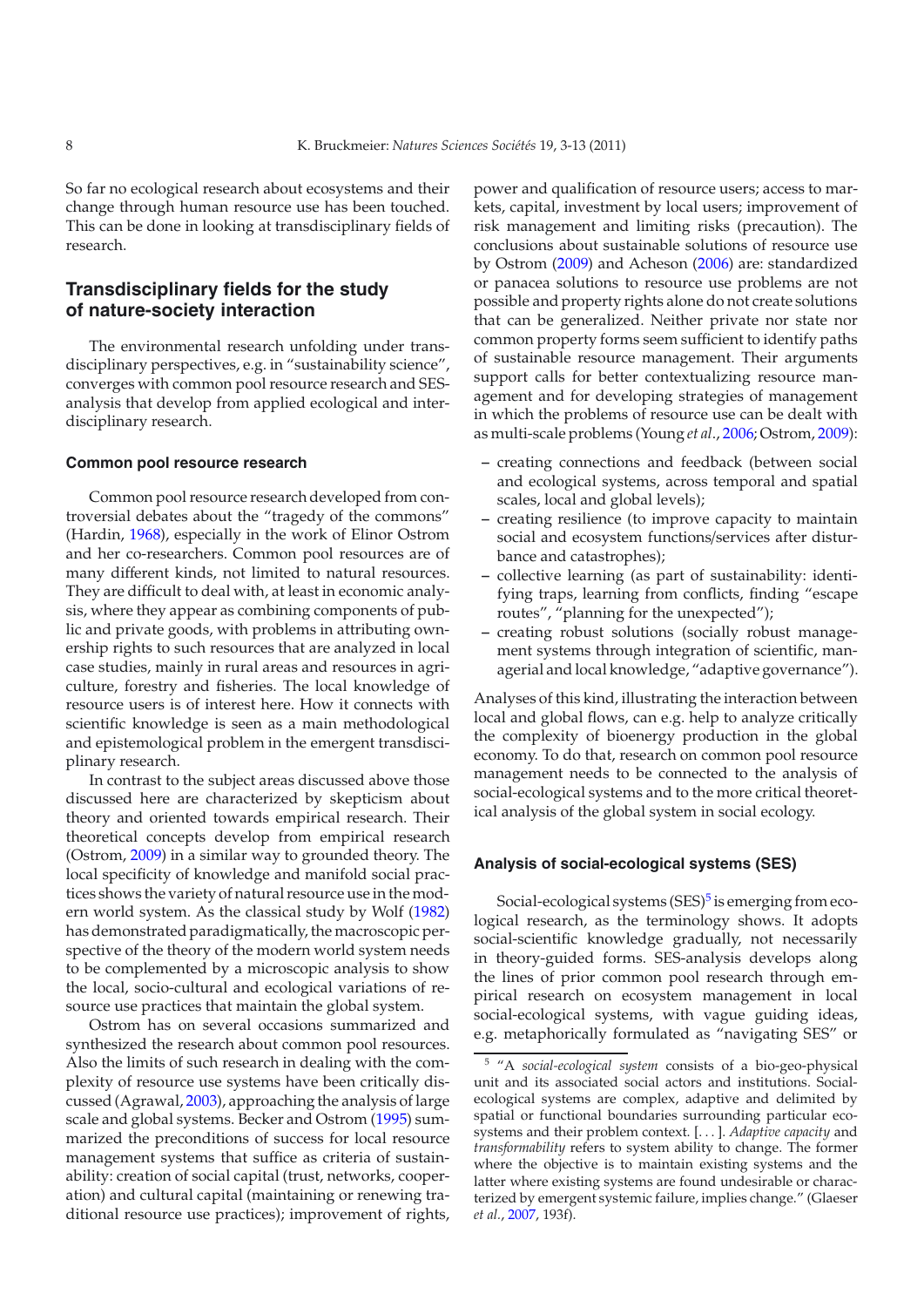"adaptive management". The argument from which the concept of coupled social-ecological systems develops is that of a misleading analytical separation of the two system components in a reified separation of two reality spheres; in contrast to that social and ecological systems are seen as connected. Critical as the idea may be in its intentions, it remains unclear and ambiguous, can easily be understood as a reification of the opposite kind: that society needs nothing else but subordinating to nature or ecosystems, other ideas being wrong thinking or a symptom of alienation of man from nature that can be cured only by ecological thinking and knowledge. A historically more informed view takes into account that throughout history societies developed with more or less "violation" and modification of nature, without being able to dissolve their dependence on nature, in the long run increasing, not reducing, their use of natural resources. Societies succeeded for a limited time only to find co-evolutionary paths of social and ecosystem development that stabilize their interaction, in continuous search for energy resources and new metabolic regimes. This can be seen in large empires in history, in the transition from agricultural to industrial systems, and in modern capitalism, where the transition from coal to oil and then to renewable energy regimes in a short time indicates the accelerating crisis of global materials and energy use. For such analyses the approaches of common pool resource research and SES seem too limited in their concepts and spatial dimensions.

Most recent research about social and hybrid networks, social cooperation, power relations, conflict mitigation, environmental distribution conflicts, unequal exchange and the consequences of global resource flows is not yet systematically connected to SES. SES analysis created unfulfilled expectations that empirical research can be connected with the theoretical concepts discussed above for social ecology, leading to more coherent knowledge about nature-society interaction. Its innovative component may be a more systematic integration of social scientific and natural scientific knowledge in interdisciplinary environmental research.

### **Research about global environmental change**

The complexity of man-made environmental change – especially climate change and biodiversity reduction – has resulted in research about global processes and global ecosystems where the interaction between society and nature has achieved a complexity that seems beyond the knowledge and management capacities provided by science. However, with the discourse of sustainable development these questions resurface as practical ones.

Climate change and biodiversity research, e.g. about social and ecological resilience and disaster management, addresses successively the complex problems of natural resource use created by global environmental and social change. However, the research is dominated by the natural sciences and a more traditional understanding of research as discipline-based, although the transdisciplinary ideas of sustainability science are connected to it<sup>6</sup>. The paradigm shift in ecology (Bengtsson *et al.*, [2003\)](#page-9-35) is not yet realized in the practice of climate research.

Global change research highlights the limits of managing natural resources and ecosystems by way of varying socio-ecological regimes, supporting a conclusion from prior ecological research, that ecosystems are too complex to be managed. What is required instead has a preliminary name, "adaptive management" (Ludwig, [2001\)](#page-9-36), developing from case-based learning, rejecting hierarchical, linear, standardized management principles. For theoretical codification of research about complex ecosystem processes and human influence on these syntheses such as the Millennium Ecosystem Assessment are available. The empirical knowledge dispersed in many specialized areas of research cannot be integrated in one coherent, universal theory, but requires framing in several, loosely coupled theories at different levels of analysis. A series of critical questions arises with regard to the limits of knowledge and such theoretical synthesis.

- **–** Knowledge about complex systems such as SES or the climate system depends on models of these systems. Modeling the interaction of social and ecological systems has been done with different types of ecosystem services (provisioning, regulating, cultural services; Millennium Ecosystem Assessment, [2005\)](#page-9-4). The conceptual model is not linked to more theoretical analyses of unequal resource flows although these are visible behind locally and regionally varying environmental problems. Whether system modeling or theory guided analysis are competitive or mutually supporting variants of analyzing complex systems remains a controversial question. Modeling can be seen as a step in the theoretical codification of scientific knowledge. The global models for resource use trends and climate change can be supported by the development of new theories of global nature-society interaction in social ecology (see above) and in ecology (e.g. the emerging theory of the anthropocene by Steffen *et al.*, [2007\)](#page-10-14) to understand the interaction of global social and environmental change factors.
- <span id="page-6-0"></span>**–** Major problems of SES are not yet addressed or solved in research and resource management: the main negative development trends continue (biodiversity

The research on ecological and social-ecological resilience that has developed fast during the past decade (Folke, [2006\)](#page-9-37) is, in spite of manifold variants of the resilience concept, not yet advanced to include systematically social-scientific research and critical theoretical research as discussed here. It remains a social system analysis in ecological or naturalistic forms.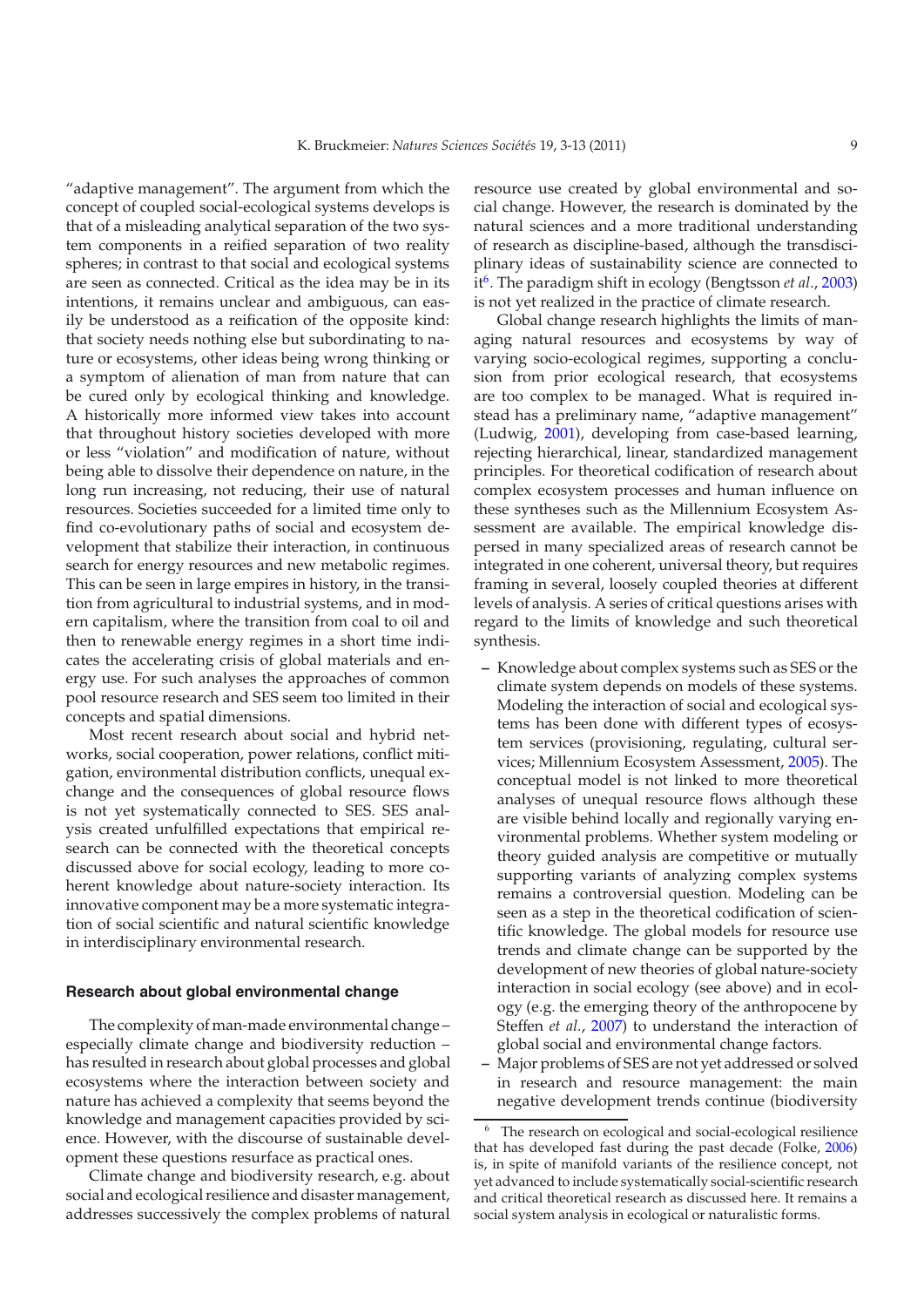loss, species extinction; overuse of resources; nutrient loading of ecosystems; loss of wetlands and forests as buffers); demographic processes and livelihood changes in the transition to sustainable development are difficult to manage; modernization that increases resource demand/use still goes on and annihilates efficiency gains through resource saving elsewhere ("rebound effect"); processes at different levels and with different temporal scales (e.g. faster changes at local ecosystem levels, slower changes at global ecosystem levels) are difficult to manage. Changing resource use in post-industrial and post-agricultural societies with new forms of rural development is hardly taken into account in resource management, although these are steps of system transformation in production (food or bioenergy), consumption (landscape, nature: production or recreation), and protection (nature/species: biodiversity maintenance).

The search for a new general theory seems misguided as with older general systems theory that evoked expectations to integrate social and natural scientific knowledge but remained an abstract conceptual framework and did not allow for in-depth analyses of different system types. With analyses of common pool resources, socialecological systems, global environmental change, forms of transdisciplinary ecological research unfold that support another theoretical reflection of nature-society interaction at different temporal and spatial scales. Such a theory differs from prior models and understandings of theory, it will be less generalized and predictive, more historically and culturally specific, open and plural, with combinations of several – thematically, temporally, spatially – specific theories; at its core lies the critical socioecological theory of interacting nature and society.

#### **Other variants of interdisciplinarity in rural and environmental research**

There are further discourses, linked to other interdisciplinary debates and disciplines that could be included in the critical analysis of socio-ecological systems. Only two more are mentioned because they paved the way towards present interdisciplinary approaches: anthropological and philosophical discourses. Critical variants of the anthropological discourse about man and environment include modern forms of philosophical anthropology (e.g. Scheler, Gehlen, Plessner; see Fischer, [2008\)](#page-9-38) and interdisciplinary critical anthropology (Moscovici, [1968;](#page-10-1) Morin, [1973\)](#page-10-15). The critical post-structuralist and feminist discourses (Butler, [1997\)](#page-9-39) about organism, body and identity influenced by Foucault's thinking are less than these connected to debates of environmental problems; their cognitive interest is directed at the critical analysis of modern forms of power, subjectivity and rationality. In all these critical discourses the analysis of interaction between man, nature and society is taken up with the never finally answerable question about human nature. The plasticity and historical variation of human cultures veils that which has been called "human nature". This theme resurfaced in anthropology and philosophy, which indicates a need for new synthesis of knowledge about the human condition.

More limited philosophical discourses about nature and man developed in environmental ethics (Rolston, [1988\)](#page-10-16) within the larger environmental discourse. The normative thinking in ethical theories cannot be easily integrated in theories of systemic interaction between society and nature. Whether these should be guided by culturally specific or trans-cultural global ethics of nature is controversial. With regard to that question it can be an advantage that ethics as practical philosophical discourse is no longer exclusively a philosophical domain. Ethical theory and reflection use more and more social-scientific and natural-scientific knowledge as their practice links. How then to solve the problem of "naturalistic fallacies" inherent in attempts to substantiate ethical values and norms with empirical knowledge is again a controversial debate.

#### **Conclusions – problems of knowledge integration**

Research about the interaction between society and nature in different fields as discussed above leaves the impression of redundancy, competing, disconnected knowledge production. Rather than criticizing redundancy, however, it can be seen as a discursive mechanism to drive knowledge production, evoke critical discussion and reflection. The interdisciplinary discourses support theoretical codification and reflection on knowledge as well as knowledge application. The emerging theory of interaction betwen society and nature as part of science and practice can be described (1) according to its main components, the theorems of symbolic and material societal relations to nature and its constituting processes of societal metabolism; (2) with regard to the unsolved problems and unsettled disputes about normative implications of knowledge practices; (3) in terms of empirical knowledge production and integration linked to it; (4) for applying scientific knowledge practically and discussing its use for formulating strategies of sustainable resource management. (5) Finally, one must ask what the emerging theory implies for further development of rural sociology.

(1) A theory of societal relations to nature helps to improve the analysis of the present environmental crisis and to refocus the diagnoses of problems and attempts to solve them. Symbolic and material relations as included in the process of societal metabolism and its changing socio-ecological regimes are the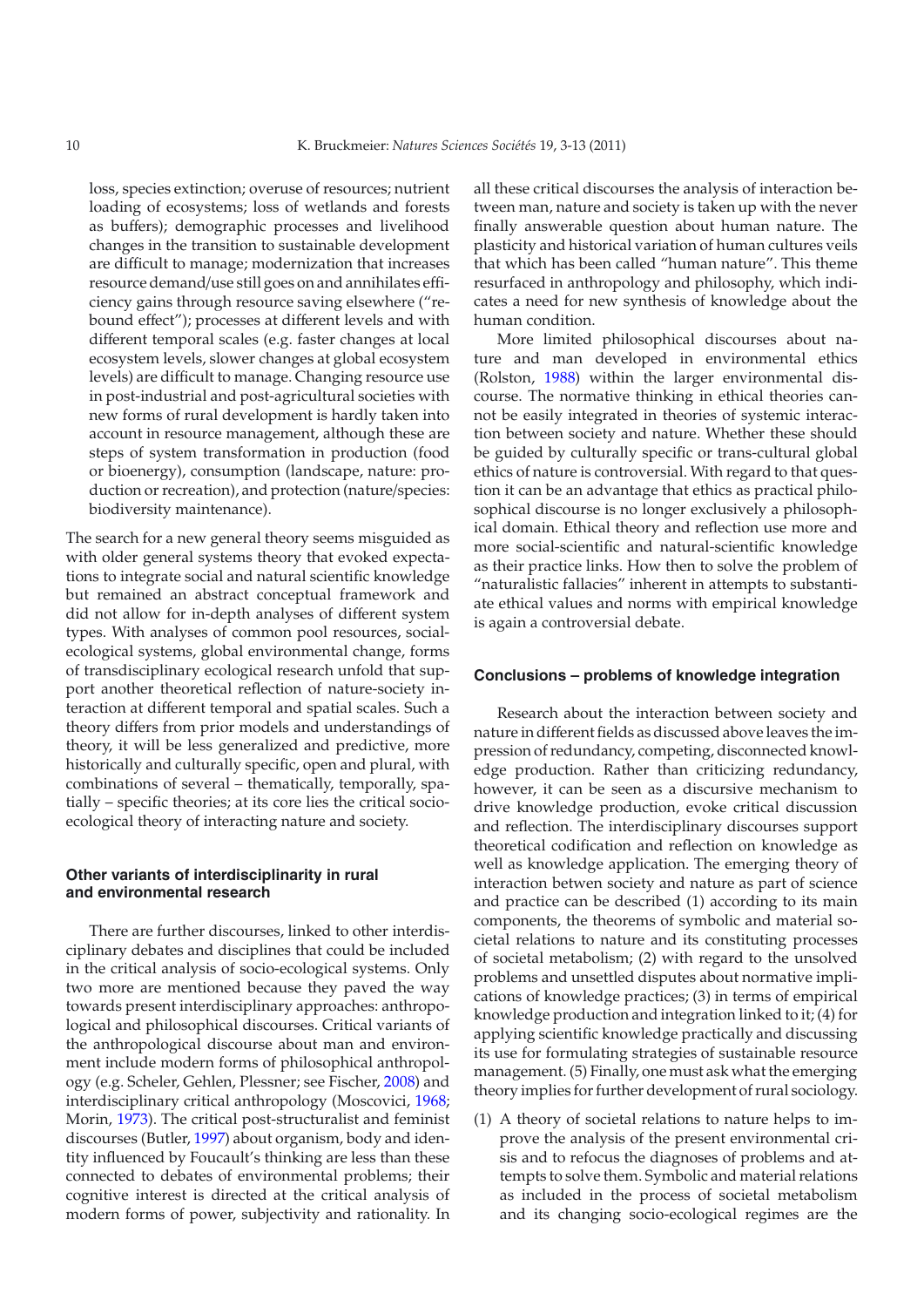core themes of that theory which can be connected with other, more specific theories. The contradicting components and conflicts in that interaction, ecological distribution conflicts and their mitigation or unequal exchange, should be included in the theoretical description of interacting SES. The term societal metabolism, no longer a metaphor for problems waiting for interdisciplinary concepts and knowledge, allows us to describe and analyse critically global material and energy flows and the transformation of physical resources in the interaction between nature and society, in economic production, exchange and consumption.

- (2) The unsettled problems and consequences of ecological distribution conflicts, unequal exchange and global resource flows are linked with normative implications of resource management and resource sharing, environmental justice, national and global redistribution of resources. Such normative problems require ethical discussion but cannot be limited to ethical problems of environmental justice, fair trade and political participation or participatory respource management – preliminary ideas that remain limited in their practical effects. For the redistribution of resources within and between generations and the "fair earth share" at which e.g. ecological footprint analyses are aiming, a more detailed and exact calculation of matter and energy use is required. This is available, but the consequences in terms of changes of power structures, lifestyles and resource consumption or resource sharing are still hardly discussed.
- (3) Empirical knowledge and data from different fields of environmental research can be integrated with qualitative and quantitative synthesis methods (Weed, [2005](#page-10-17)). More complicated is the connection of empirical and theoretical knowledge, requiring other codification and interpretation processes than that for data, but methodologies are hardly available. Preliminary and bridging concepts such as SES and socio-ecological regimes may be helpful to build knowledge bridges from empirical research into future theories. Approaching sustainability or resilience in resource management is difficult; both abstract guiding concepts allow for manifold, incoherent or competing diagnoses of problems and interpretations of knowledge and data. In contrast, concepts of social-ecological systems and regimes can easily be specified for different historical, agrarian and industrial systems, and in combination with empirical data they allow for more exact and critical diagnoses of resource use problems.
- (4) Scientific knowledge is applied in the practice of resource management through knowledge transfer, knowledge sharing or applied research. The theoretically influenced concepts in the research discussed

above cannot be easily translated in terms of sustainable resource management to develop improved strategies that are urgently required as the critical discussion about panaceas based on research about common pool resources shows. The use of theoretical concepts is, however, necessary in resource management, requiring closer cooperation between scientists, politicians and resource managers, as demanded in transdisciplinarity: a "reflexive practice" of knowledge use which seems difficult to accept for many scientists.

(5) Rural sociology can gain from collecting the "*disjecta membra*" of a socio-ecological theory of societal relations to nature and of interdisciplinary environmental research. Adopting interdisciplinary knowledge can happen in several forms, not all of these compromise the (sub-) disciplinary nature and origins of rural sociology. However, it may be required to leave the universitarian "mode 1"-discourses to make scientific knowledge fit for policy and practice. Not only environmental research shows that, also Buroway's discussion of a third wave of sociology (see Tovey, in this issue<sup>7</sup>). Three ways of interdisciplinary knowledge exchange in rural sociology have become visible. The first can be called "interdisciplinarity based on specialization" which allows the subdisciplinary status of rural sociology to be maintained, filtering new knowledge or discourses through the lenses of sociological specialisation in conventional or critical variants. In this university based form interdisciplinarity is mainly that of thematically specific research projects. The second variant of interdisciplinarity was discussed here, critical as against disciplinary specialization and oriented to the analysis of complex problems that do not fit in the disciplinary division of labour; interdisciplinary knowledge exchange requires use of knowledge from other disciplines and the crossing of boundaries between academic research and resource management through transdisciplinary approaches. Those are the dominant forms of interdisciplinary knowledge production today – outside universities, although often in cooperation with them. A third form of interdisciplinarity is emerging within the first two, not clearly identifiable as a new form. Here, interdisciplinarity is not only seen as scientific knowledge production and use, but as maintaining and developing a critical tradition of science, methodologically criticial about knowledge production and verification, and socially critical with regard to knowledge use, its consequences, questions of fairness and justice in resource use etc. Older traditions of critical and Marxist

<span id="page-8-0"></span><sup>7</sup> Tovey, H., "Reflections from within: nature-society relations, interdisciplinarity, and knowledge production in rural sociology".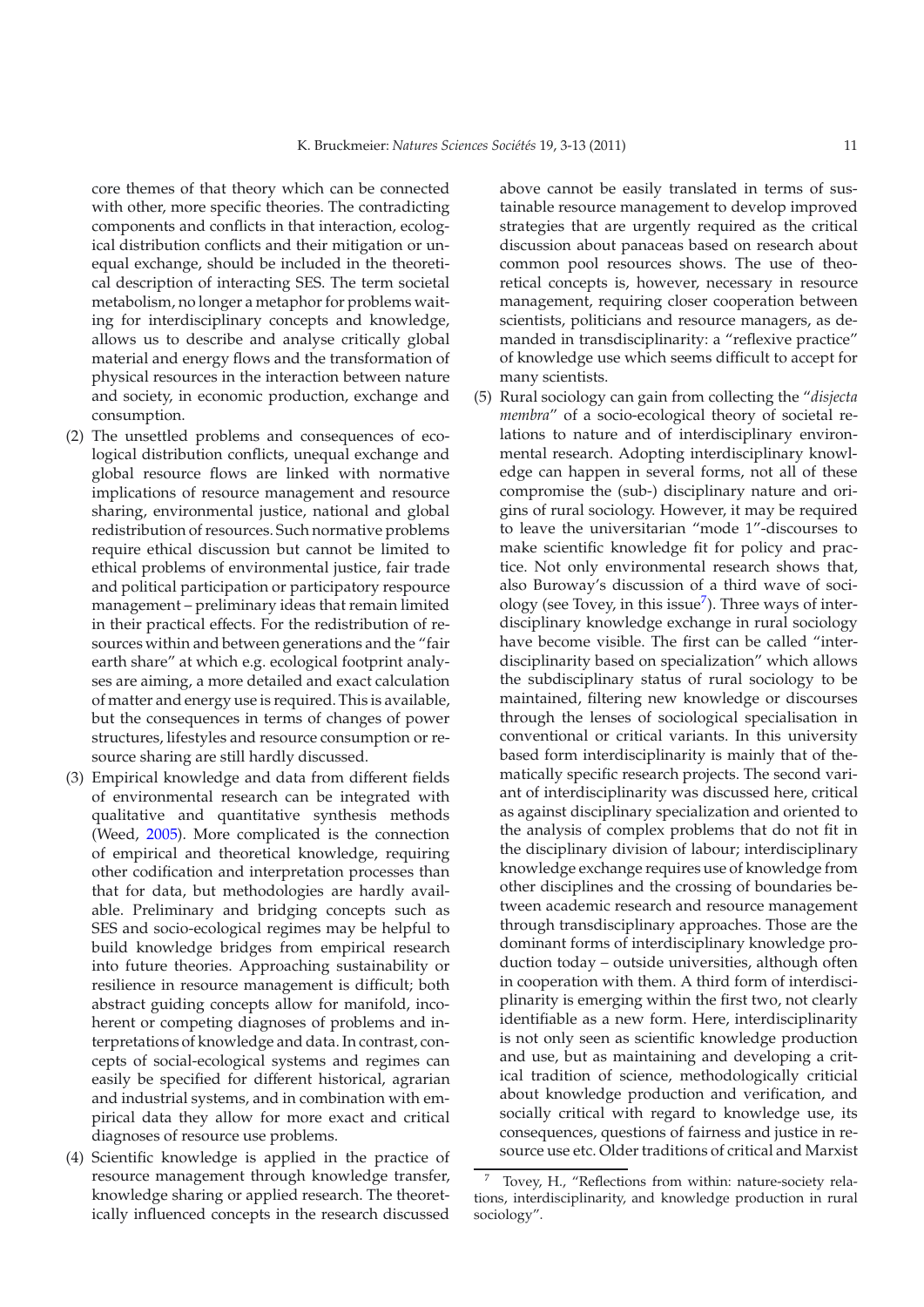theory belong to it, newer forms of critical sociology as by Bourdieu and Wacqant, Buroway's sociology, the critical anthropology of Moscovici, and the forms of critical social ecology and theory of nature society interaction. More answers can be expected from this third variant to the big questions about social and environmental problems that touch rural sociology.

### **References**

- <span id="page-9-33"></span>Acheson, J.M., 2006. Institutional failures in resource management, *Annual Review of Anthropology*, 35, 117-134.
- <span id="page-9-31"></span>Agrawal, A., 2003. Sustainable governance of common pool resources: Context, methods, and politics, *Annual Review of Anthropology*, 32, 243-262.
- <span id="page-9-26"></span>Bahro, R., 1978. *The Alternative in East Europe*, London, New Left Books.
- <span id="page-9-32"></span>Becker, C.D., Ostrom, E., 1995. Human ecology and resource sustainability: The importance of institutional diversity, *Annual Review of Ecology and Systematics*, 26, 113-133.
- <span id="page-9-20"></span>Becker, E., Jahn, T., Wehling, P., 1992. Die *civil society* und die Krise der gesellschaftlichen Naturverhältnisse, in Evangelische Akademie Loccum (Ed.), *Loccumer Protokolle*, 75, 165-182.
- <span id="page-9-9"></span>Becker, E., Jahn, T., 2005. Societal relations to nature: Outline of a critical theory in the ecological crisis (http://[www.isoe.de](http://www.isoe.de/ftp/darmstadttext_engl.pdf)/ ftp/[darmstadttext\\_engl.pdf\)](http://www.isoe.de/ftp/darmstadttext_engl.pdf).
- <span id="page-9-10"></span>Becker, E., Jahn, T. (Eds), 2006. *Soziale Ökologie: Grundzüge einer Wissenschaft von den gesellschaftlichen Naturverhältnissen*, Frankfurt am Main and New York, Campus.
- <span id="page-9-27"></span>Becker, S., Brand, U., 1996. Öko-Kapitalismus? Zur Regulation von Naturakkumulation und gesellschaftlichen Naturverhältnissen, in Bruch, M., Krebs, H.-P. (Eds), *Unternehmen Globus: Facetten nachfordistischer Regulation*, Münster, Westfälisches Dampfboot.
- <span id="page-9-35"></span>Bengtsson, J., Angelstam, P., Elmqvist, T., Emanuelsson, U., Folke, C., Ihse, M., Moberg, F., Nyström, M., 2003. Reserves, resilience and dynamic landscapes, *Ambio*, 32, 6, 389-395.
- <span id="page-9-19"></span>Bookchin, M., 2005. *The Ecology of Freedom: The Emergence and Dissolution of Hierarchy*, Edinburgh, AK Press.
- <span id="page-9-14"></span>Boulding, K., 1993. The Economics of the Coming Spaceship Earth, in Daly, H., Townsend, K. (Eds), *Valuing the Earth: Economics, Ecology, Ethics*, Cambridge (Mass.), The MIT Press.
- <span id="page-9-39"></span>Butler, J., 1997. *The Psychic Life of Power: Theories in Subjection*, Stanford, Stanford University Press.
- <span id="page-9-5"></span>Buttel, F., 2002. Environmental sociology and the sociology of natural resources: Institutional histories and intellectual legacies, *Society and Natural Resources*, 15, 205-211.
- <span id="page-9-6"></span>Catton, W., Dunlap, R., 1980. A new ecological paradigm for post-exuberant sociology, *American Behavioral Scientist*, 24, 15-47.
- <span id="page-9-15"></span>Daly, H.E., 1992. *Steady-State Economics*, London, Earthscan Publications.
- <span id="page-9-29"></span>Debeir, J.-C., Deléage, J.-P., Hémery, D., 1986. *Les Servitudes de la puissance : une histoire de l'énergie*, Paris, Flammarion.
- <span id="page-9-2"></span>Dogan, M., 1996. The hybridization of social science knowledge, *Library Trends*, 45, 2, 296-314.
- <span id="page-9-25"></span>Enzensberger, H.M., 1973. Zur Kritik der politischen Ökologie, *Kursbuch*, 33, 1-42.
- <span id="page-9-23"></span>Escobar, A., 1999. After nature: Steps to an antiessentialist political ecology, *Current Anthropology*, 40, 1, 1-30.
- <span id="page-9-38"></span>Fischer, J., 2008. *Philosophische Anthropologie: eine Denkrichtung des 20. Jahrhunderts*, Freiburg, Alber.
- <span id="page-9-28"></span>Fischer-Kowalski, M., 2007. Socioecological transitions in human history and present, and their impact upon biodiversity. Presentation to the Second ALTER-Net Summerschool, Peyresq, Alpes-de-Haute-Provence, September.
- <span id="page-9-21"></span>Fischer-Kowalski, M., Haberl, H. (Eds), 2007. *Socioecological* **Transitions** and Global Change, Cheltenham Northampton, Edward Elgar.
- <span id="page-9-37"></span>Folke, C., 2006. Resilience: the emergence of a perspective for social-ecological analyses, *Global Environmental Change*, 16, 253-267.
- <span id="page-9-22"></span>Forsyth, T., 2003. *Critical Political Ecology*, London and New York, Routledge.
- <span id="page-9-7"></span>Foster, J.B., 1999. Marx's theory of metabolic rift: Classical foundations for environmental sociology, *American Journal of Sociology*, 105, 366-402.
- <span id="page-9-11"></span>Geary, L.M., 1997. What people died of during the famine, in O'Grada, C. (Ed.), *Famine 150: Commemorative Lecture Series*, Dublin, Teagasc, University College.
- <span id="page-9-13"></span>Georgescu-Roegen, N., 1971. *The Entropy Law and the Economic Process*, Cambridge (Mass.), Harvard University Press.
- <span id="page-9-34"></span>Glaeser, B., Bruckmeier, K., Glaser, M., Krause, G., 2007. Socialecological systems analysis in coastal and marine areas: A path toward integration of interdisciplinary knowledge, in Lopes, P., Begossi, A. (Eds),*Current Trends in Human Ecology*, Newcastle upon Tyne, Cambridge Scholarly Publishing.
- <span id="page-9-30"></span>Hardin, G., 1968. The tragedy of the commons, *Science*, 162, 3859, 1243-1248.
- <span id="page-9-18"></span>Hornborg, A., McNeill, J.R., Martinez-Alier, J. (Eds), 2007. *Rethinking Environmental History: World-System History and Global Environmental Change*, Lanham, AltaMira Press.
- <span id="page-9-3"></span>Jacobs, J.A., Frickel, S., 2009. Interdisciplinarity: A critical assessment, *Annual Review of Sociology*, 35, 43-65.
- <span id="page-9-1"></span>Jamison, A., 2001. *The Making of Green Knowledge*, Cambridge and New York, Cambridge University Press.
- <span id="page-9-12"></span>Kapp, W., 1950. *The Social Costs of Private Enterprise*, Cambridge (Mass.), Harvard University Press.
- <span id="page-9-0"></span>Klein, J.T., 1990. *Interdisciplinarity: History, Theory, and Practice*, Detroit, Wayne State University.
- <span id="page-9-24"></span>Lipietz, A., 2003. A ecologia política e o future do marxismo, *Ambiente & sociedade*, 5, 2, 9-22.
- <span id="page-9-36"></span>Ludwig, D., 2001. The era of management is over, *Ecosystems*, 4, 758-764.
- <span id="page-9-16"></span>Martinez-Alier, J., 1995. Political ecology, distributional conflicts, and economic incommensurability, *New Left Review*, 211, 70-88.
- <span id="page-9-17"></span>Martinez-Alier, J., 2004. Ecological distribution conflicts and indicators of sustainability, *International Journal of Political Economy*, 34, 1, 13-30.
- <span id="page-9-4"></span>Millennium Ecosystem Assessment, 2005. Several reports and syntheses (www.maweb.org).
- <span id="page-9-8"></span>Mol, A., 2008. *Environmental Reform in the Information Age: The Contours of Informational Governance*, Cambridge, Cambridge University Press.